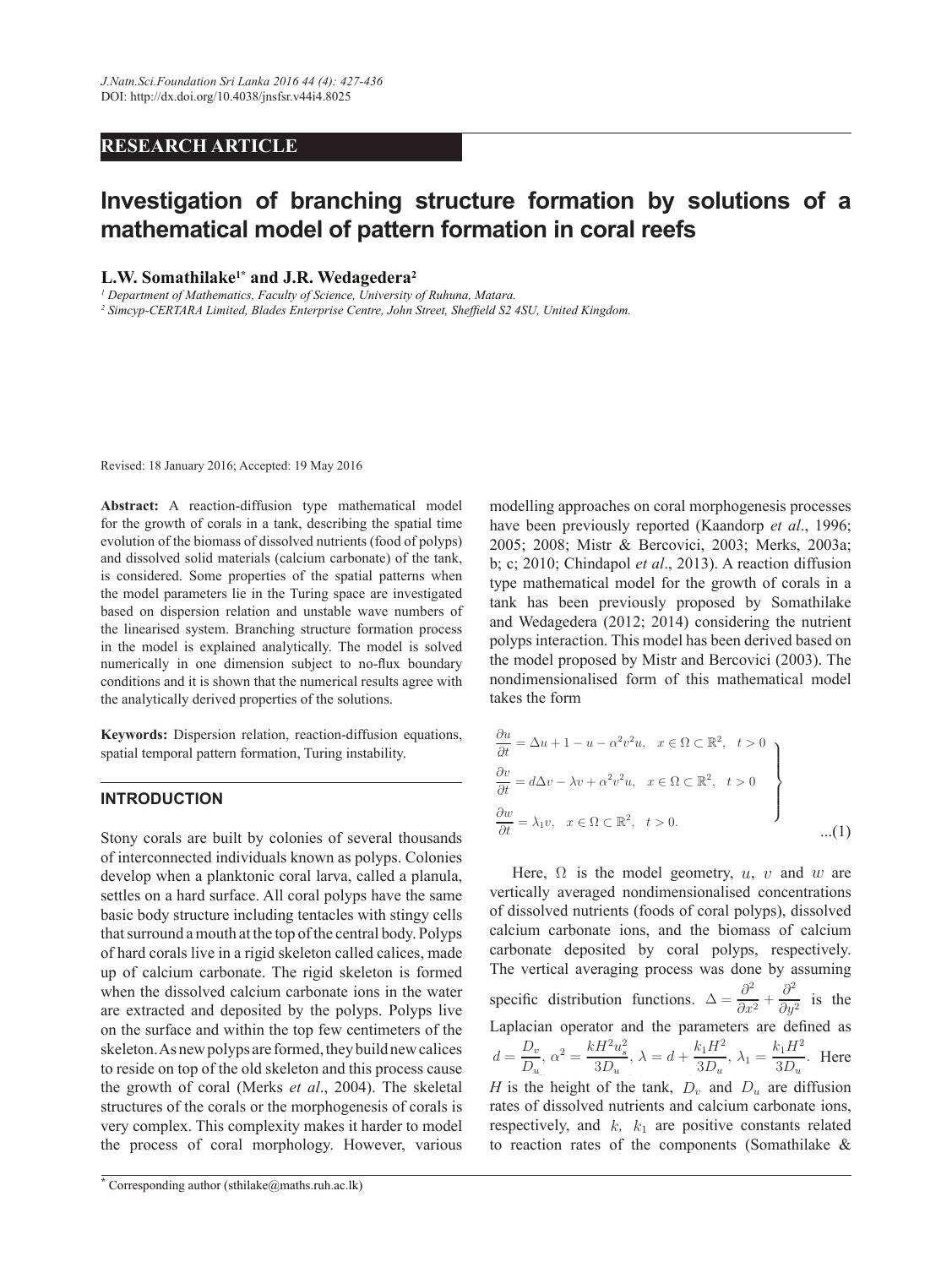Wedagedera, 2014). If the spatial diffusion process of the components is ignored (assuming homogeneous medium or well stirred medium) then system (1) is reduced to a system of ordinary differential equations of the form:

$$
\begin{aligned}\n\frac{du}{dt} &= 1 - u - \alpha^2 uv^2 \\
\frac{d\dot{v}}{dt} &= -\lambda v + \alpha^2 uv^2 \\
\frac{dw}{dt} &= \lambda_1 v.\n\end{aligned}
$$
...(2)

 The local and global stability of the solutions of the system of ordinary differential equations (2) have been discussed in a previous study (Somathilake & Wedagedera, 2012). Instability analysis and pattern formation behaviour in the Turing sense of the model (1), subject to the following boundary conditions have been discussed previously (Somathilake & Wedagedera, 2014).

$$
\nabla u \cdot \mathbf{n} = 0, \quad x \in \partial \Omega, \n\nabla v \cdot \mathbf{n} = 0, \quad x \in \partial \Omega, \quad \}
$$
...(3)

Here  $\nabla$  denotes the gradient operator and n denotes the outward unit normal vector to the domain boundary ∂Ω,.

 In this paper, some properties of the spatial temporal patterns generated by the proposed model when the parameters lie in the Turing space are discussed based on the dispersion relation and unstable wave numbers of  $\frac{2a}{a}$ the linearised system. A brief introduction on dispersion relation and turing instability conditions (Turing, 1952; Murray, 2003) is given later. Critical values of *d* are derived when the parameters lie in the Turing space of the model. The possible range of unstable wave numbers of the wave-like solutions of the linearised system about the steady state  $S_2$  (see next section) are derived and the possible form of analytical solution for the perturbed system is presented. A brief introduction on the numerical tool used in this paper is given. The variation of critical values of *d* are explained and the variation of the wave numbers of the wave type solutions, with respect to the model parameters are explained. The variation of the growth rates of the solutions of the model are explained based on the linearised system about a steady state. The numerical solutions of the proposed model are also presented.

# **METHODOLOGY**

The model considered is a reaction diffusion system (RDS). The behaviour of the solutions of reaction diffusion systems (RDSs) can be predicted using the perturbed solutions of the system about steady states. The properties of perturbed systems can be explained *via* Turing instability conditions (Turing, 1952; Murray, 2003) and dispersion relation of the model. The solutions of RDSs form spatial time patterns if the parameters of the model satisfy the Turing instability conditions. Turing instability conditions and dispersion relation of the model are presented below:

#### Turing instability and dispersion relation

In system (1) the term *w* in the third equation depends only on time and *v*. If *v* is known, *w* can be obtained by the time integration of  $\nu$ . Therefore, it is sufficient to consider the first two equations in the analysis. Rewrite the first two equations of the system  $(1)$  in the form:

$$
\frac{\partial u}{\partial t} = \Delta u + f(u, v), \quad x \in \Omega \subset \mathbb{R}^2, \quad t > 0
$$
  

$$
\frac{\partial v}{\partial t} = d\Delta v + g(u, v), \quad x \in \Omega \subset \mathbb{R}^2, \quad t > 0
$$
...(4)

where  $f(u, v) = 1 - u - \alpha^2 v^2 u$  and  $g(u, v) = -\lambda v + \alpha^2 v^2 u$ .

There are three steady states: domain boundary  $\partial \Omega$ .  $S_1 \equiv (u_{s1}, v_{s1}), S_2 \equiv (u_{s2}, v_{s2})$  and  $S_3 \equiv (u_{s3}, v_{s3})$  for the spatially homogeneous case. Here  $u_{s1} = 1, v_{s1} = 0$ , and for  $\alpha > 2\lambda$ ,  $u_{s2} = \frac{\alpha - \sqrt{\alpha^2 - 4\lambda^2}}{2\alpha}$  $\frac{\alpha^2 - 4\lambda^2}{2\alpha}$ ,  $v_{s2} = \frac{\alpha + \sqrt{\alpha^2 - 4\lambda^2}}{2\alpha\lambda}$ ,  $u_{s3} = \frac{\alpha + \sqrt{\alpha^2 - 4\lambda^2}}{2}$  $\frac{\alpha^2 - 4\lambda^2}{2\alpha}$  and  $v_{s3} = \frac{\alpha - \sqrt{\alpha^2 - 4\lambda^2}}{2\alpha\lambda}$ .

> It can be shown that the trivial steady state  $S_1$  is a stable node and when  $\alpha > 2\lambda$ ,  $S_3$  is a saddle point. The stability of  $S_2$  depends on the parameters  $\alpha$  and  $\lambda$ (Somathilake & Wedagedera, 2012). Therefore, Turing type instability may occur only at  $S<sub>2</sub>$ . Considering the perturbation  $u = u_{s2} + u_1$ ,  $v = v_{s2} + v_1$  at  $S_2$ , systems (4) and (3) can be linearised in the form:

$$
\frac{\partial \mathbf{w}}{\partial t} = D\Delta \mathbf{w} + A\mathbf{w} \quad x \in \Omega, \ t > 0,
$$
...(5)

$$
\nabla \mathbf{w} = 0, \quad x \in \partial \Omega, \ t > 0, \ i = 1, 2, \tag{6}
$$

where,  $\mathbf{w} = (u_1, v_1)^T$  and

$$
A = \begin{pmatrix} a_{11} & a_{12} \\ a_{21} & a_{22} \end{pmatrix} = \begin{pmatrix} \frac{\partial f_1}{\partial p} & \frac{\partial f_1}{\partial p} \\ \frac{\partial f_2}{\partial u} & \frac{\partial f_2}{\partial v} \end{pmatrix} \Big|_{S_2}.
$$
...(7)

We assume that solutions of the perturbed system (5) take the form:

$$
(u_1, v_1) = (A, B)e^{i\mathbf{k} \cdot \mathbf{r} + \sigma t}, \tag{8}
$$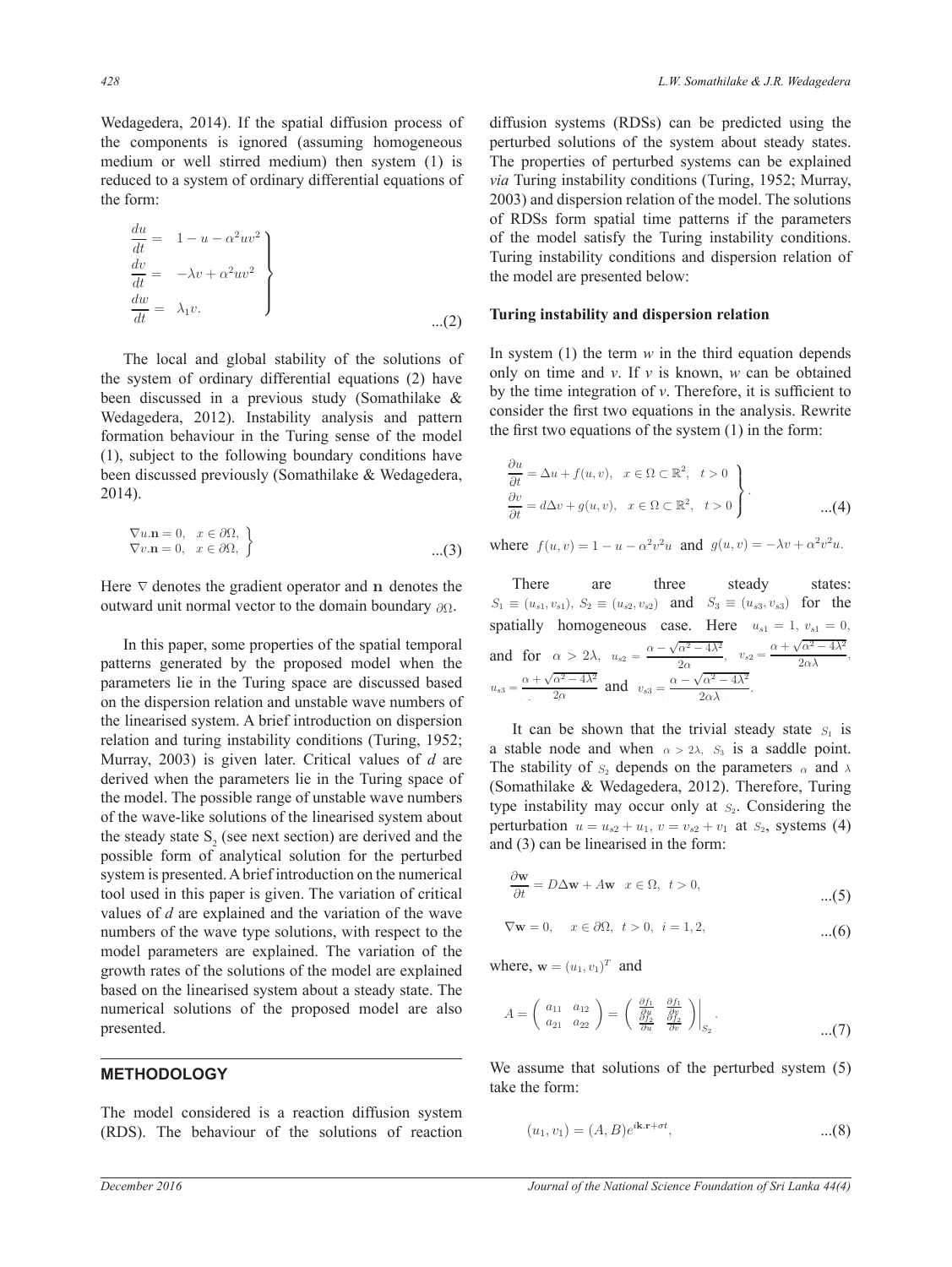where  $\sigma$  is the growth rate,  $\mathbf{k} = (k_1, k_2)$  is the wave number vector and  $\mathbf{r} = (x, y)$  is the position vector. Substituting equation (8) in system (5) we get the dispersion relation (Engelhardt, 1994; Murray, 2003) in the form:

$$
\sigma^2 + A_1(\mu)\sigma + h(\mu) = 0, \tag{9}
$$

where  $\mu = k^2 = k_1^2 + k_2^2$ ,

$$
A_1(\mu) = \frac{(\alpha^2 - 2\lambda^3 + \alpha\sqrt{\alpha^2 - 4\lambda^2} + 2\lambda^2\mu + 2d\lambda^2\mu)}{2\lambda^2}
$$
  
\n
$$
h(\mu) = \frac{\alpha^2(\lambda + d\mu) + \alpha\sqrt{\alpha^2 - 4\lambda^2}(\lambda + d\mu) - 2\lambda^2(-d\mu^2 + \lambda(2 + \mu))}{2\lambda^2}.
$$

 Also, Turing instability conditions of the system (4) at  $S_2$  can be derived in the form:

$$
TC_1 \equiv \frac{\alpha^2 - 4\lambda^2 + \alpha\sqrt{\alpha^2 - 4\lambda^2}}{2\lambda} > 0,
$$
  
\n
$$
TC_2 \equiv -\frac{\alpha^2 - 2\lambda^3 + \alpha\sqrt{\alpha^2 - 4\lambda^2}}{2\lambda^2} < 0,
$$
  
\n
$$
TC_3 \equiv \frac{2\lambda^3 - \alpha d(\alpha + \sqrt{\alpha^2 - 4\lambda^2})}{2\lambda^2} > 0,
$$
  
\n
$$
TC_4 \equiv \left(\frac{2\lambda^3 - d\alpha(\alpha + \sqrt{\alpha^2 - 4\lambda^2})}{2\lambda^2}\right)^2 - 4d\left(\frac{\alpha^2 - 4\lambda^2 + \alpha\sqrt{\alpha^2 - 4\lambda^2}}{2\lambda}\right) > 0.
$$

 Turing space (the parameter space in which the Turing instability conditions are satisfied) can be written as the union of two regions  $\mathcal{R}_1$  and  $\mathcal{R}_2$  defined as:

 $\mathcal{R}_1$  : The area within the line  $\alpha = 2\lambda$  and the curve  $\alpha = \alpha_2$ for  $\lambda \leq 2$ . That is

$$
\mathcal{R}_1 = \{ (\lambda, \alpha); \quad 2d \le \lambda \le 2, \quad 2\lambda < \alpha < \alpha_2 \}.
$$

 $\mathcal{R}_2$ : The area covered by the curves  $\alpha = \alpha_1$  and  $\alpha = \alpha_2$ for  $\lambda > 2$ . That is

$$
\mathcal{R}_2 = \{ (\lambda, \alpha); \quad \lambda > 2, \quad \alpha_1 < \alpha < \alpha_2 \}
$$
  
where  $\alpha_1 = \frac{\lambda^2}{\sqrt{\lambda - 1}}$  and  

$$
\sqrt{d\lambda^3 (8d^2 + 7d\lambda + 3\lambda^2) - 2\sqrt{2}d\lambda}
$$

$$
\alpha_2 = \frac{\sqrt{d\lambda^3 (8d^2 + 7d\lambda + 3\lambda^2) - 2\sqrt{2}d\sqrt{\lambda^7 (\lambda - d)(2d + \lambda)^2}}}{d(d + \lambda)}
$$

are two positive solutions for  $\alpha$  of the equations of  $TC_2$  = 0 and  $TC_4 = 0$ , respectively (Somathilake & Wedagedera, 2014).

### **Critical values for d**

The condition  $TC_3$  gives us  $d \leq d_1$ , where  $d_1 = \frac{2\lambda^3}{\sqrt{2\lambda^3}}$  $\frac{1}{\alpha(\alpha + \sqrt{\alpha^2 - 4\lambda^2})}$ . Also the condition  $TC_4$  implies

$$
d < d_2 \text{ or } d > d_3.
$$
  
\nHere 
$$
d_2 = \frac{3 \alpha^2 \lambda^3 + 3 \alpha \lambda^3 \sqrt{\alpha^2 - 4 \lambda^2} - A}{\alpha^2 (\alpha^2 - 2 \lambda^2 + \alpha \sqrt{\alpha^2 - 4 \lambda^2})}
$$
 and 
$$
d_3 = \frac{3 \alpha^2 \lambda^3 + 3 \alpha \lambda^3 \sqrt{\alpha^2 - 4 \lambda^2} + A}{\alpha^2 (\alpha^2 - 2 \lambda^2 + \alpha \sqrt{\alpha^2 - 4 \lambda^2})}, \text{ where}
$$

$$
A = 4 \left( 2 \lambda^5 + \sqrt{\lambda^6 (\alpha^4 - 5 \alpha^2 \lambda^2 + 4 \lambda^4 + \alpha^3 \sqrt{\alpha^2 - 4 \lambda^2} - 3 \alpha \lambda^2 \sqrt{\alpha^2 - 4 \lambda^2}} \right)
$$

It can be shown that  $d_2 < d_1$ . Therefore, in order to satisfy both conditions  $TC_3$  and  $TC_4$  it is needed that  $d < d_2 \equiv d_c(\alpha, \lambda)$  (say).

# **Range of unstable wave numbers**

The  $h(\mu)$  curves against  $\mu$  at different levels of  $d$  when  $\lambda = 2.1$ ,  $\alpha = 4.24$ , are shown in Figure 1. It can be shown that  $d_c$  (4.20477, 2.1) = 0.648532.

For  $d < d_c$  we get two roots  $\mu_1$  and  $\mu_2$  for  $h(\mu) = 0$ , and no real roots for  $\mu$  when  $d > d_c$ 



**Figure 1:** (a) Sketch of the sensitivity of  $h(\mu)$  with respect to  $\mu$ ; (b)  $h(\mu)$  curves from top to bottom are for  $d = 0.75 > d_c$ , *d*  $= d_c = 0.648532, d = 0.6 < d_c$  and  $d = 0.4 < d_c$ , respectively.

ſ.  $\setminus$ .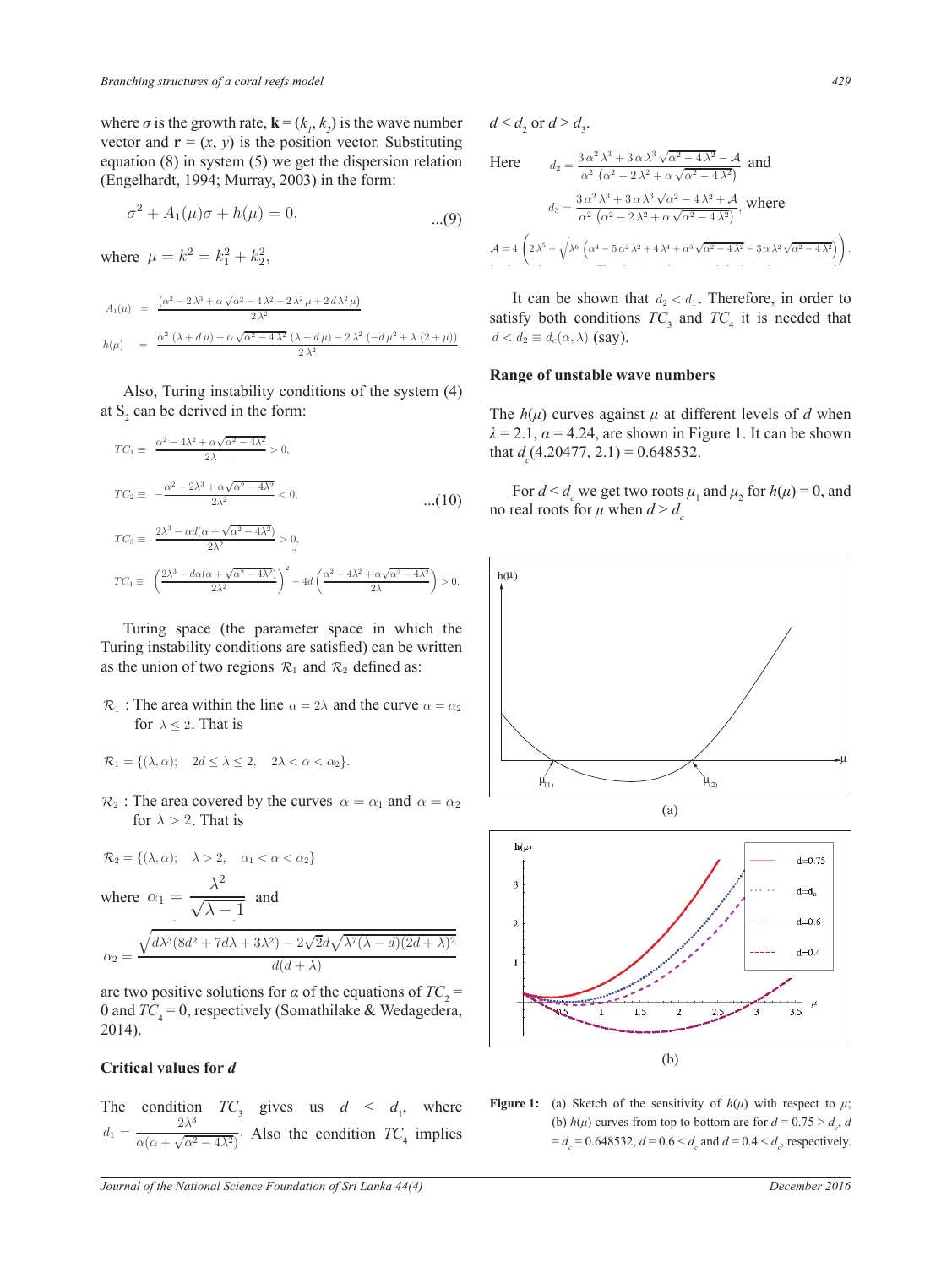where,  

$$
\mu_{(1)} = \frac{-(d\,\alpha^2) + 2\,\lambda^3 - d\,\alpha\,\sqrt{\alpha^2 - 4\,\lambda^2} + A}{4\,d\,\lambda^2},
$$
\n
$$
\mu_{(2)} = \frac{-(d\,\alpha^2 - 2\,\lambda^3 + d\,\alpha\,\sqrt{\alpha^2 - 4\,\lambda^2} + A)}{4\,d\,\lambda^2}.
$$
\n...(11)

Here

$$
A = \sqrt{-8 d \lambda^3 \left( \alpha^2 - 4 \lambda^2 + \alpha \sqrt{\alpha^2 - 4 \lambda^2} \right) + \left( -2 \lambda^3 + d \alpha \left( \alpha + \sqrt{\alpha^2 - 4 \lambda^2} \right) \right)^2}
$$

It can be observed from Figure 1 that  $\mu_2$  increases and  $\mu_1$  decreases as  $d$  decreases. That is the range where unstable wave numbers increases as *d* decreases. Solving equation (9) for  $\sigma$  we get two solutions  $\sigma_1$  and  $\sigma_2$  given by

$$
\sigma_1 = \frac{-A_1 + \sqrt{A_1^2 - 4h(\mu)}}{2},
$$

$$
\sigma_2 = \frac{-A_1 - \sqrt{A_1^2 - 4h(\mu)}}{2}.
$$

It is clear that  $\sigma_1 > 0$  and  $\sigma_2 < 0$  when  $h(u) < 0$  (i.e.  $\mu_{(1)} < \mu < \mu_{(2)}$ ). Since  $\sigma_1 > 0$ , the solution of the system is unstable.

#### **Solutions of the perturbed system**

Now we consider the system (4) subject to boundary conditions (3) in one dimensional domain  $\Omega = (0, L)$ . RelErr = Then the eigenvalues and eigenfunction for the Laplacian

on  $\Omega$  under noflux (zero Neumann) boundary conditions are:  $\mu_j = \left(\frac{j\pi}{l}\right)$ L  $\int_0^2$  and  $\phi_j = \cos(\frac{j\pi x}{L})$ ,  $j = 0, 1, 2, ...$ respectively. Then, the solutions of (5) subject to the boundary conditions (6) can be written in the form: bject to the  $\frac{|x_{i+1} - x_i|}{|x_i|}$ 

$$
u_1(x,t) \simeq \sum_{j=0}^{\infty} a_j e^{\sigma(\mu_j)t} \cos(\sqrt{\mu_j}x)
$$
  

$$
v_1(x,t) \simeq \sum_{j=0}^{\infty} b_j e^{\sigma(\mu_j)t} \cos(\sqrt{\mu_j}x)
$$
...(12)

Here  $\sigma$  is the solution of equation (9) and  $a_j$  and  $b_j$  are constants, which are determined by considering the Fourier series of  $u_1$ ,  $v_1$  and initial conditions.

The  $j<sup>th</sup>$  mode solution of equation (5) subject to the zero flux boundary condition (equation 6) exists when *L* satisfy  $\mu_{(1)} < \mu_j = \left(\frac{j\pi}{L}\right)$ L  $\setminus^2$  $< \mu_{(2)}$ . For given *L*, let  $n_1$  be the smallest integer, *j*, such that  $\frac{L\sqrt{\mu_{(1)}}}{\pi}$  $rac{\mu^{(1)}}{\pi}$  < j and  $n_2$  be the largest integer, *j*, such that  $j < \frac{\tilde{L}\sqrt{\mu_{(2)}}}{\pi}$ π spatially heterogeneous solutions of the system takes the

form:

.

.

$$
u_1(x,t) \simeq \sum_{\substack{n=n_1\\n=n_2\\n=n_1}}^{n=n_2} a_n e^{\sigma(\mu_n)t} \cos(\sqrt{\mu_n}x)
$$

$$
v_1(x,t) \simeq \sum_{n=n_1}^{n=n_2} b_n e^{\sigma(\mu_n)t} \cos(\sqrt{\mu_n}x)
$$
...(13)

The possible smallest wave number is  $\frac{\pi}{L}$ ; that correspond to  $j = 1$ . If *L* is sufficiently small such that  $L < \frac{\pi}{\sqrt{\mu_{(2)}}}$  then for given  $\alpha$ ,  $\lambda$  and  $d$  there does not exist any spatially heterogeneous solution. That is  $u(x, t)$  and  $v(x, t)$  tend to corresponding steady state exponentially. Therefore, for given parameters  $\alpha$ ,  $\lambda$  and  $d$  the critical domain size is  $L_c = -\frac{\pi}{\sqrt{2}}$  $\frac{\pi}{\sqrt{\mu_{(2)}}}.$ 

#### **Numerical simulation**

System (4) subject to boundary conditions (3) is numerically solved in one dimensional space using MATLAB built in function, pdepe. Errors can be controlled within pdepe by adjusting the absolute error and relative error in each step of the numerical iteration. Relative and absolute errors are defined as  $|x_{i+1} - x_i|$  $\frac{|x_i|}{|x_i|}$  and AbsErr =  $|x_{i+1} - x_i|$ , where  $x_i$  is the computed value of a dependent variable *x* at the  $i<sup>th</sup>$  step of a numerical iteration process. Absolute error and relative error are controlled by introducing their respective tolerances AbsTol and RelTol. The condition  $\frac{1}{|x_i|}$  < RelTol checks what fraction of the new solution has changed since the last iteration. But if the solution is around zero then the relative error becomes problematic since  $\frac{x}{0}$  is undefined. In such a case absolute error is useful in controlling errors.

 In the numerical iteration process space and time are discretised with step sizes  $\Delta x$  and  $\Delta t$ , respectively. A small perturbation from  $S<sub>2</sub>$  of the form

$$
u(x, 0) = u_{02} \quad x \in \Omega,
$$
  
\n
$$
v(x, 0) = \begin{cases} v_{02} + v_{02} \frac{\text{Rand}[0, 1]}{100}, & x \in \omega \\ v_{02}, & x \in \Omega \setminus \omega. \end{cases}
$$
...(14)

Then 0 and 1. In our problem  $x_i = u_{j,i}$  or  $x_i = v_{j,i}$  over j. is used as initial conditions. Here  $\omega$  is an open subset of  $\Omega$  and Rand [0,1] means a random number between Where  $u_{j,i}$  and  $v_{j,i}$  represents the numerical values of *u* and *v* at the position  $j\Delta x$  and time  $i\Delta t$ , respectively.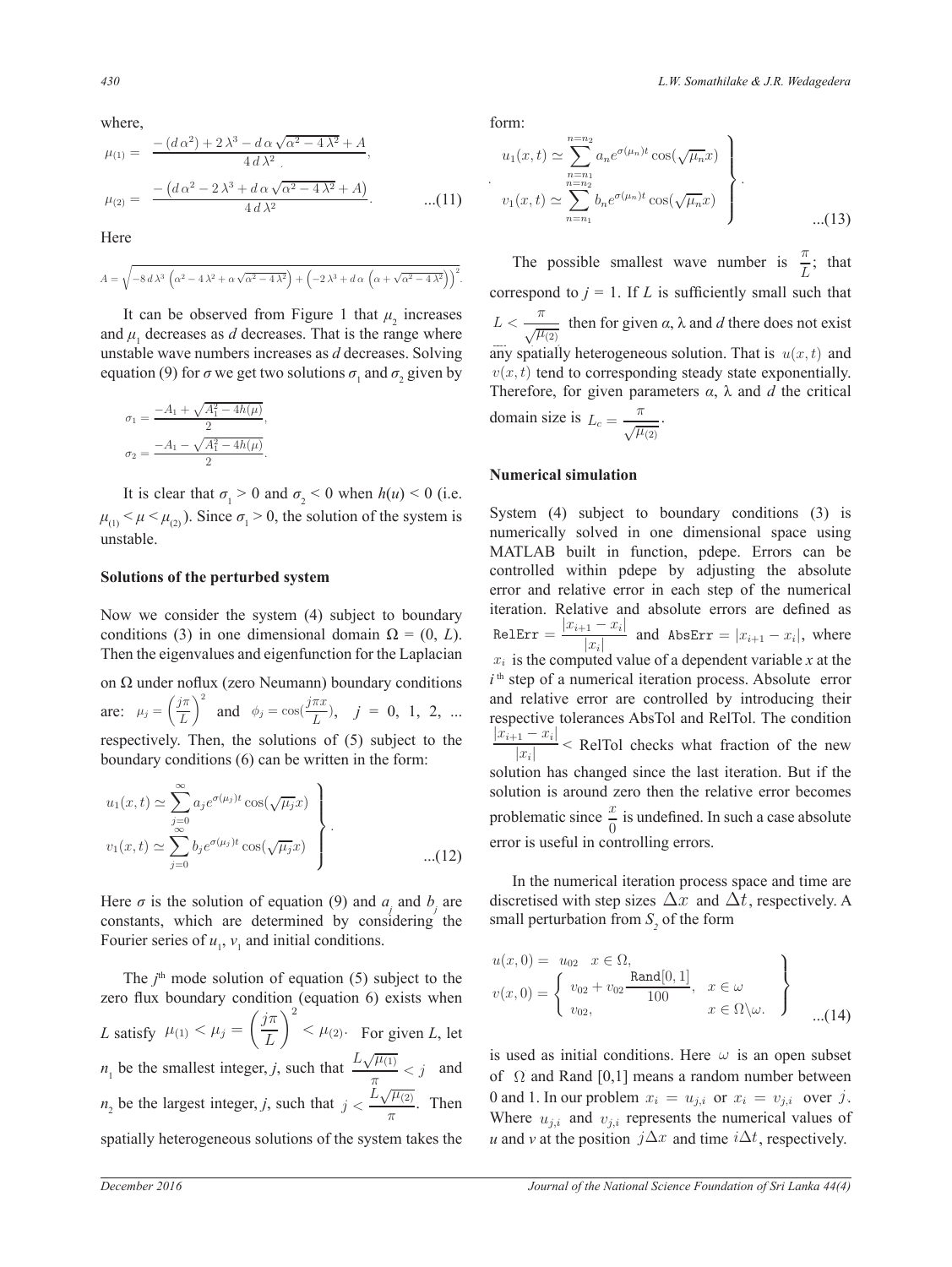# **RESULTS AND DISCUSSION**

# The range of the critical value  $d_c$  of  $d$

Sensitivity of  $d_c$  with respect to  $\alpha$  for different values of  $\lambda$  is shown in Figure 2.

Denote

$$
\alpha_{min}(\lambda, d) = \begin{cases} 2\lambda, & \text{if } 2d < \lambda < 2 \\ \alpha_1(\lambda, d), & \text{if } \lambda \ge 2, \end{cases} \tag{15}
$$

and

$$
\alpha_{max}(\lambda, d) = \begin{cases} 2, & \text{if } 2d < \lambda < 2 \\ \alpha_2(\lambda, d), & \text{if } \lambda \ge 2. \end{cases} \tag{16}
$$



**Figure 2:** The sensitivity of  $d_c$  with respect to  $\alpha$  at different levels of  $\lambda$ .



$$
\max(d_c)(\lambda) = d_c(\alpha_{min}(\lambda), \lambda).
$$

The max(  $d_c$ )(  $\lambda$ ) is maximised at  $\lambda = 2$ . The value of max( $d_c$ )( $\lambda$ ) decreases as  $\lambda$  deviates from 2. Also, for fixed  $\lambda$ ,  $d_c$  decreases as  $\alpha$  increases from  $\alpha_{min}$ . That is the possible range for  $d$ , is  $(0, d_c)$  for fixed  $\lambda$ . Furthermore  $d_c$  decreases as  $\alpha$  increases from  $\alpha_{min}$ .

The plot of max(  $d_c$ ) against  $\lambda$  is shown in Figure 3. ...(16) As  $\lambda$  increases max(  $d_c$ ) tends to  $d_{c1} = 3 - 2\sqrt{2}$ . Also,



**Figure 3:** The variation of  $\max(d_c)$  with respect to  $\lambda$ The dotted horizontal line is  $\max(d_c) = (3 - 2\sqrt{2})$  line.

 $\overline{\phantom{0}}$ 



**Figure 4:** Variation of  $\mu_{(1)}$  and  $\mu_{(2)}$  with respect to  $\alpha$  for different levels of  $\lambda$  when  $d = 0.001$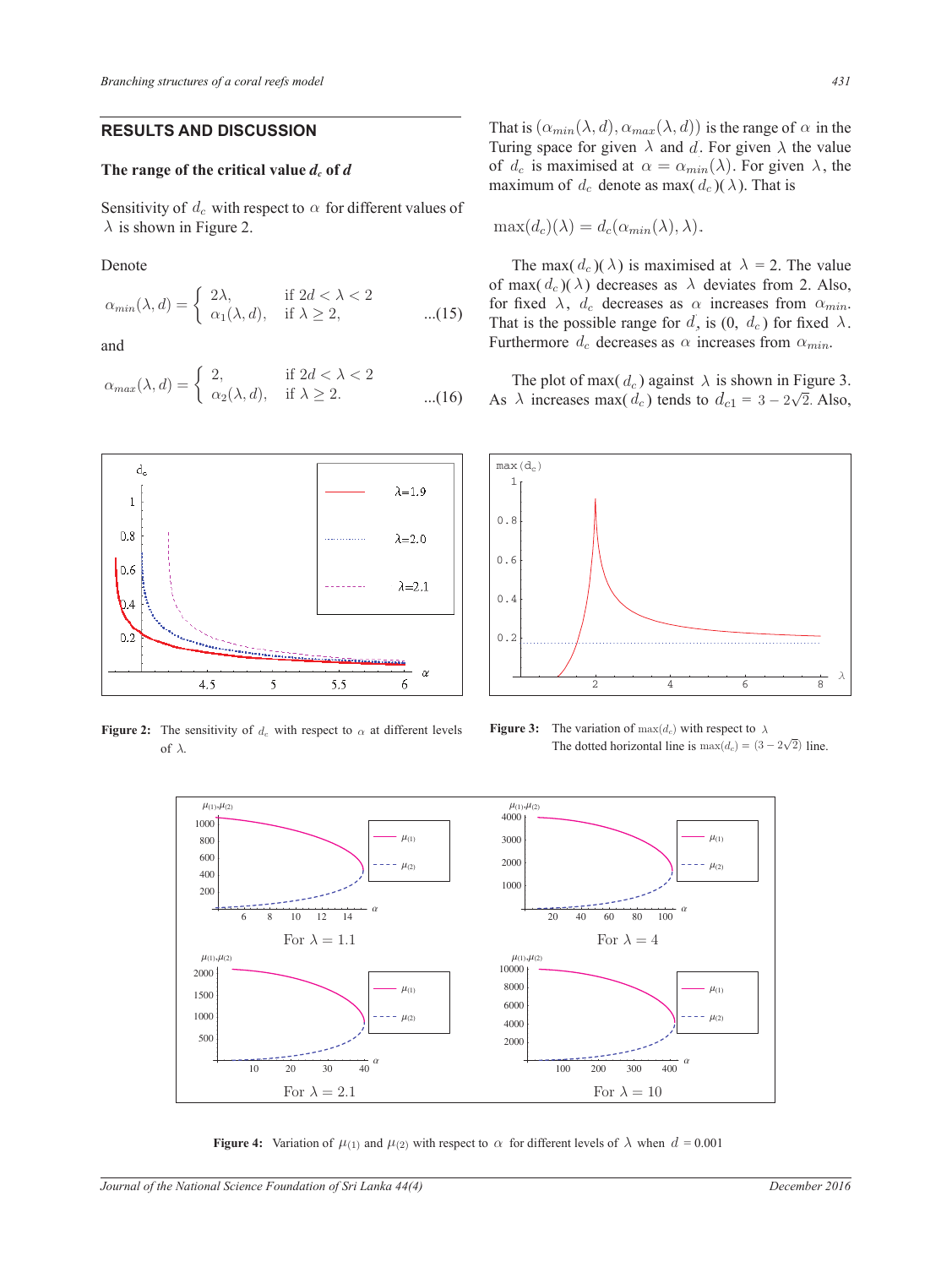as  $\lambda$  tends to 1 the max(  $d_c$ ) tends to 0 (zero) and as  $\lambda$  tends to 2 the max(  $d_c$ ) tends to 1. That is, in order to exist spatial patterns  $d = \frac{D_v}{D_v}$ atterns  $d = \frac{D_v}{D_u}$  should be less than 1. In other words, diffusion rate of the dissolved calcium carbonate should be less than that of dissolved nutrients. This condition is acceptable with physical situations. xist spatial patterns  $d = \frac{D_v}{D_u}$  should tends to 1 the max( $d_c$ ) tends to 0 (zero) and as carbonare shou d be less than the I natterns  $d = \frac{D_v}{2}$  should be less

#### **Variation of wave numbers**

The  $\mu_{(1)}$  and  $\mu_{(2)}$  curves with respect to  $\alpha$  for different values of  $\lambda$  when d = 0.001 are shown in Figure 4. It Figure 5. A can be observed that for the given  $\lambda$ , the maximum range for  $\mu$  is given at  $\alpha = \alpha_{min}$ . The possible range of  $\mu$  decreases as  $\alpha$  increases and vanishes at  $\alpha_{max}$ . That is the maximum range of wave numbers for a particular

bolved nutrients. a fixed value  $d < d_c$ . That is for fixed  $d (d < d_c)$  the <sup>is</sup> domain for given  $\lambda$  and d is given at  $\alpha = \alpha_{min}$ . That is, the highest spatial heterogeneity of the solution of system (1) can be expected at  $\alpha = \alpha_{min}$ . Also, it can be observed for different values of that as  $\lambda$  increases the range of  $\mu$  and  $\alpha$  increases at heterogeneity of the spatial patterns formed by the solutions of system (1) increases as  $\lambda$  increases. ) can be expected at  $\alpha = \alpha_{min}$ . Also, it can be observe

> The  $\mu_{(1)}$  and  $\mu_{(2)}$  curves with respect to  $\alpha$  for different values of d when  $\lambda = 2.1$  are shown in Figure 5. According to the figure it can be observed that as *d* increases the possible ranges of  $\alpha$  and  $\mu$  decrease. Therefore, for fixed  $\lambda$ , the heterogeneity of the spatial patterns formed by solutions of system  $(1)$  in a particular domain decreases as  $d$  increases from 0 to  $d_c$ .



**Figure 5:** Variation of  $\mu_{(1)}$  and  $\mu_{(2)}$  with respect to  $\alpha$  for different levels of d when  $\lambda = 2.1$ 

# **Maximum growth rates**

respect to  $\mu$  at different levels of  $\alpha$  when  $\lambda = 3$ . It can be Figure 6 shows the plot of real part of  $\sigma_1$ ,  $\text{Re}(\sigma_1)$ , with  $\mu^{(1)}$ for given  $\alpha$  and  $\lambda$ . seen that  $\text{Re}(\sigma_1)$  is maximised at a particular value of  $\mu$ 

The critical value of  $\sigma_1$  is occurred when

$$
\frac{d\sigma_1}{d\mu} = 0 \tag{17}
$$

Solving equation (17) for  $\mu$  we get two solutions  $\mu^{(1)}$ 

and  $\mu^{(2)}$  given by:

with  
\nbe  
\n
$$
\mu^{(1)} = \frac{A_2 + B_2}{2 d (d-1)^2 \lambda^4},
$$
\n
$$
\mu^{(2)} = \frac{A_2 - B_2}{2 d (d-1)^2 \lambda^4}.
$$

Where

$$
A_2 = -d\lambda^2 \left( \alpha^2 + 2\lambda^3 + \alpha\sqrt{\alpha^2 - 4\lambda^2} \right) + d^2\lambda^2 \left( \alpha^2 + 2\lambda^3 + \alpha\sqrt{\alpha^2 - 4\lambda^2} \right),
$$

$$
B_2 = 2\sqrt{d(-1+d^2)^2 \lambda^7 (\alpha^2 - 2\lambda^2 + \alpha\sqrt{\alpha^2 - 4\lambda^2})}
$$

.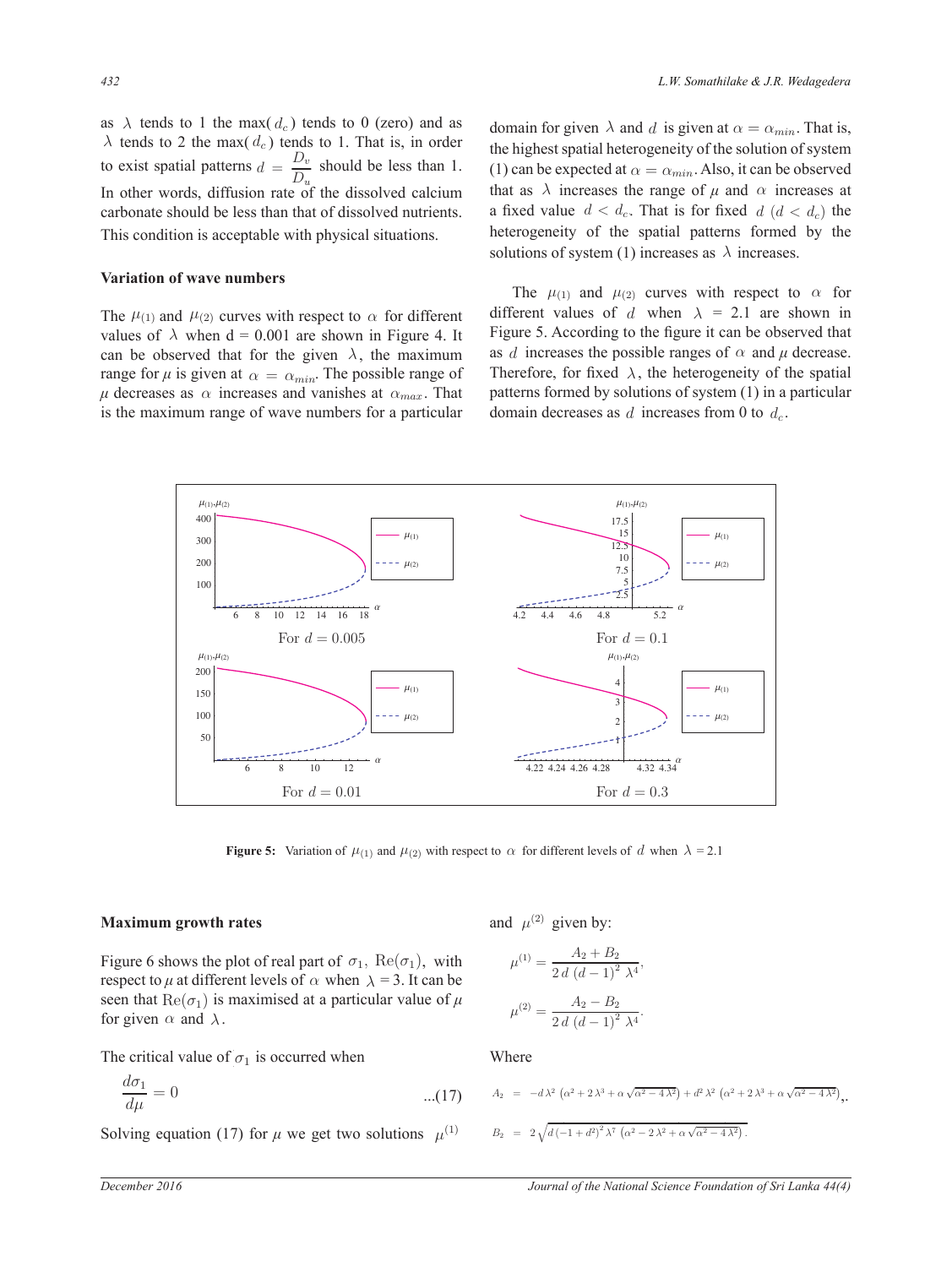

**Figure 6:** The variation of  $\text{Re}(\sigma_1)$  against  $\mu$  at different levels of  $\alpha$ .



**Figure 7:** The variation of  $\max(\sigma_1)$  against  $\alpha$  at different levels of  $\lambda = 6$  and  $\lambda = 9$ , respectively.  $\lambda$ : The curves from bottom to top are for the levels  $\lambda = 2$ ,



 respectively.**Figure 8:** The variation of  $n_{\text{max}}$  with respect to different levels of  $\lambda$ :  $\omega = \begin{pmatrix} \frac{\pi}{2} - 3 \end{pmatrix}$ The curves from left to right are for  $\lambda = 2$ ,  $\lambda = 6$ ,  $\lambda = 9$ , are kent i

It can be shown that  $\sigma_1$  is maximised at  $\mu = \mu^{(1)}$ . That For  $a=7$  is  $\max(\sigma_1) = \sigma_1|_{\mu=\mu^{(1)}}$ . The plots of  $\max(\sigma_1)$  against  $\alpha$  for different values of  $\lambda$  are shown in Figure 7.

the contract of the contract of the contract of the contract of the contract of

 It is clear that the growth rate is maximised at  $\sigma_1 = \max(\sigma_1)$ . According to Figure 7, for a given  $\lambda$ ,  $\lim_{\delta \to \infty} \frac{1}{\delta \cos \theta}$  =  $\lim_{\delta \to \infty}$  =  $\lim_{\delta \to \infty}$  ( $\sigma_1$ ) is maximised at  $\alpha_{\min}(\lambda)$ , the possible minimum  $\sim$  is maximum value of  $\alpha$ . The wavelength correspond to the maximum growth rate is given by  $\omega_{\text{max}} = \frac{2\pi}{\sqrt{2}}$  $\frac{2n}{\sqrt{\mu^{(1)}}}$ .

> Since  $\mu_n = \frac{n^2 \pi^2}{L^2}$  $\frac{n}{L^2}$ , the wave number  $n_{\text{max}}$  correspond to the maximum growth rate is given by  $n_{\text{max}} = \frac{\sqrt{\mu^{(1)}}L}{\sigma^2}$  $rac{\pi}{\pi}$ .

 $\lambda$  and  $\alpha$  increase, the possible minimum and maximum values of  $\lambda$  are shown in Figure 8. It can be observed value of  $n_{\text{max}}$  as well as the range of  $n_{\text{max}}$  increase. The plot of  $n_{\text{max}}$  with respect to  $\alpha$  for different that for fixed  $\lambda$  and d the value of  $n_{\text{max}}$  increases when  $\alpha$  increases from  $\alpha_{\min}$  to  $\alpha_{\max}$ . Furthermore, when both

#### щц **Branching structures**

 $n_e$ in the Turing space. It can be concluded from the system  $ve$ 350 by (almost depend on) a maximum value of  $\text{Re}(\sigma)$  and  $s<sub>system</sub> (1)$  in one dimensional space when parameters lie Now we consider the behaviour of the solutions of the approach to a spatial variant time invariant patterns.  $\alpha$  at different levels of since  $\text{Re}(\sigma)$  is maximised at this wave length. Consider p are for the levels  $\lambda = 2$ , the spatial temporal patterns formed by the solutions (13) that for large  $t$ , values of  $u$  and  $v$  are dominated are kept in their default values,  $\text{AbsTo1} = 10^{-6}$  $\omega = \left(\frac{L}{2} - 3\Delta x, \frac{L}{2} + 3\Delta x\right)$ These are wave-like patterns with wave length  $\omega_{\text{max}}$ when parameters lie near the Hopf bifurcation curve  $\alpha = \frac{\lambda^2}{\sqrt{2\lambda^2}}$  $\sqrt{\lambda - 1}$ . For an example consider the case  $\lambda = 3.2$ ,  $\alpha = 6.48596, d = 0.001$  and  $\Omega = (0, 8)$ . In this case  $L = 8$ ,  $\alpha = 6.48596, d = 0.00$  $= 8$ ,  $\mu^{(1)} = 88.8256$  and the maximum wave number and maximum wave length are  $n_{\text{max}} = \frac{\sqrt{\mu^{(1)}L}}{2}$  $\frac{x}{\pi} = 12$ and  $\omega_{\text{max}} = \frac{2\pi}{\sqrt{d}}$  $\overline{\sqrt{\mu^{(1)}}}$  = 0.66667, respectively. That is, in this case, it can most probably be expected six  $(6)$ branches of the density plot of time evolution of  $v$  if a sufficiently large time interval is chosen. The system (4) with the above parameters is solved numerically in one dimensional space using MATLAB built in function pdepe assigning  $\Delta x = 0.04$ ,  $\Delta t = 0.005$ ,  $\frac{L}{2}$  – 3 $\Delta x, \frac{L}{2}$  $\omega = \left(\frac{L}{2} - 3\Delta x, \frac{L}{2} + 3\Delta x\right)$ . Error control options and the spherical state of  $\alpha$  (13) that for tagger and the spherical state of  $\alpha$  ( $\alpha$ ) and  $\alpha$  ( $\alpha$ ) and  $\alpha$  ( $\alpha$ ) and  $\alpha$  ( $\alpha$ ) and  $\alpha$  ( $\alpha$ ) and  $\alpha$  ( $\alpha$ ) and  $\alpha$  ( $\alpha$ ) and  $\alpha$  ( $\alpha$ ) and  $\alpha$  ( $\alpha$ ) a

Ĩ

π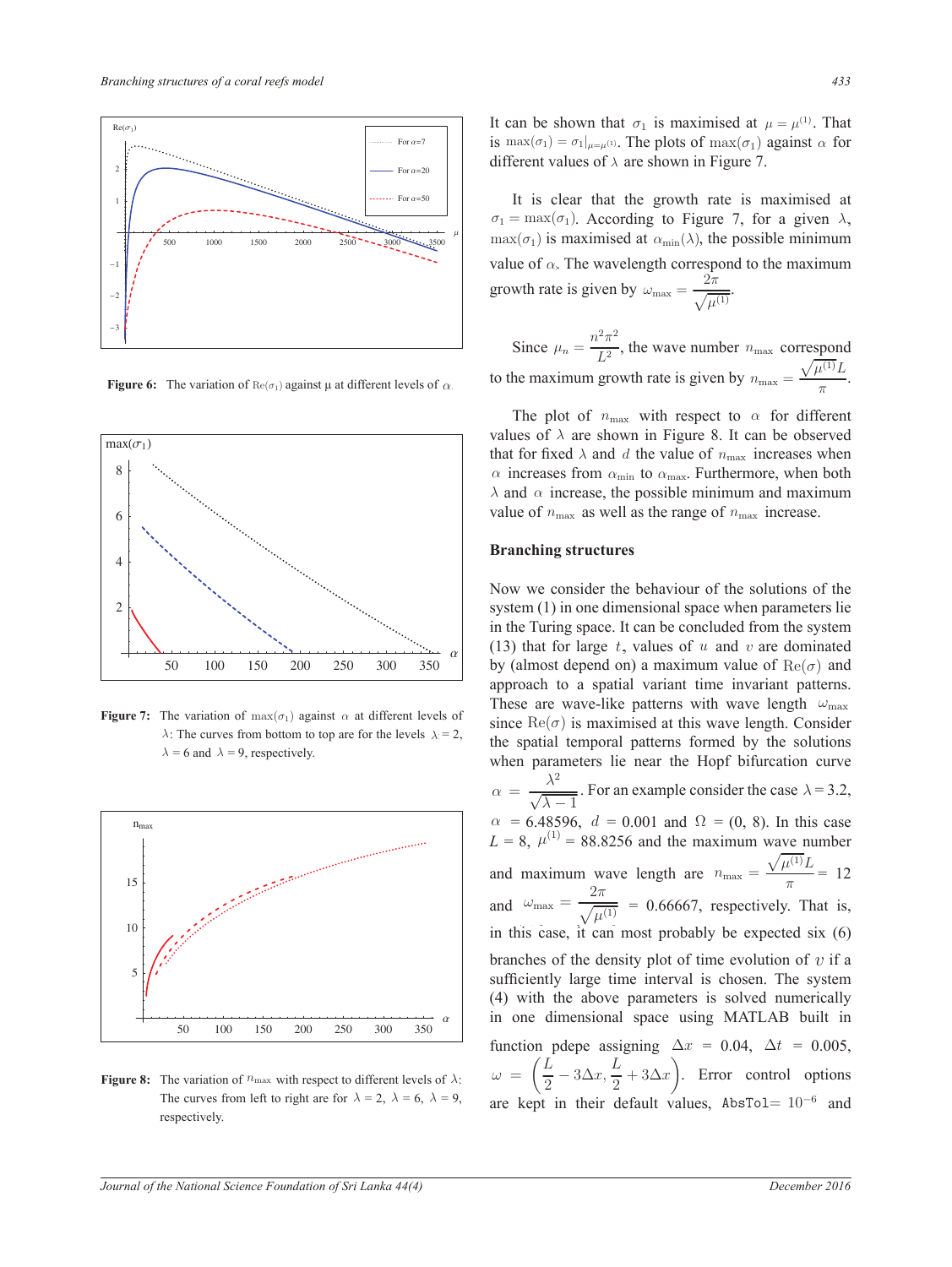

**Figure 9:** Time invariant spatial patterns and the density plot of time evolution of  $v$ . (a) Time invariant solution of  $v$  ( $v$  at  $t = 250$ ); (b) Branching structure formed by time evolution of  $v$ 



**Figure 10:** Propagation of mean square difference of the numerical solutions of  $v$  between two consecutive iterations

RelTol=  $10^{-3}$ , respectively. The numerical solutions of  $v$  component at large time and the time evolution of  $\overline{v}$  $v$  is shown in Figure 9. The default value of RelTol guarantees that 0.1 % accuracy of the solutions in each iteration. The default value of AbsTol guarantees that if zero solutions exist, then in each iteration the absolute value of the deference between the new solution and the previous solution is less than  $10^{-6}$ . Density plot of the numerical solution of  $v$  component shows six branches. This confirms that the theoretically obtained wave number of the solution at large time is matched with the wave number of the numerical solutions of  $v$  at large time.

 Suppose that, in the numerical simulation process, space is discretised into  $n$  number of sub intervals. Define the mean square difference (MSD) of  $v$  between  $(i+1)$ <sup>th</sup> time step and  $i$ <sup>th</sup> as follows.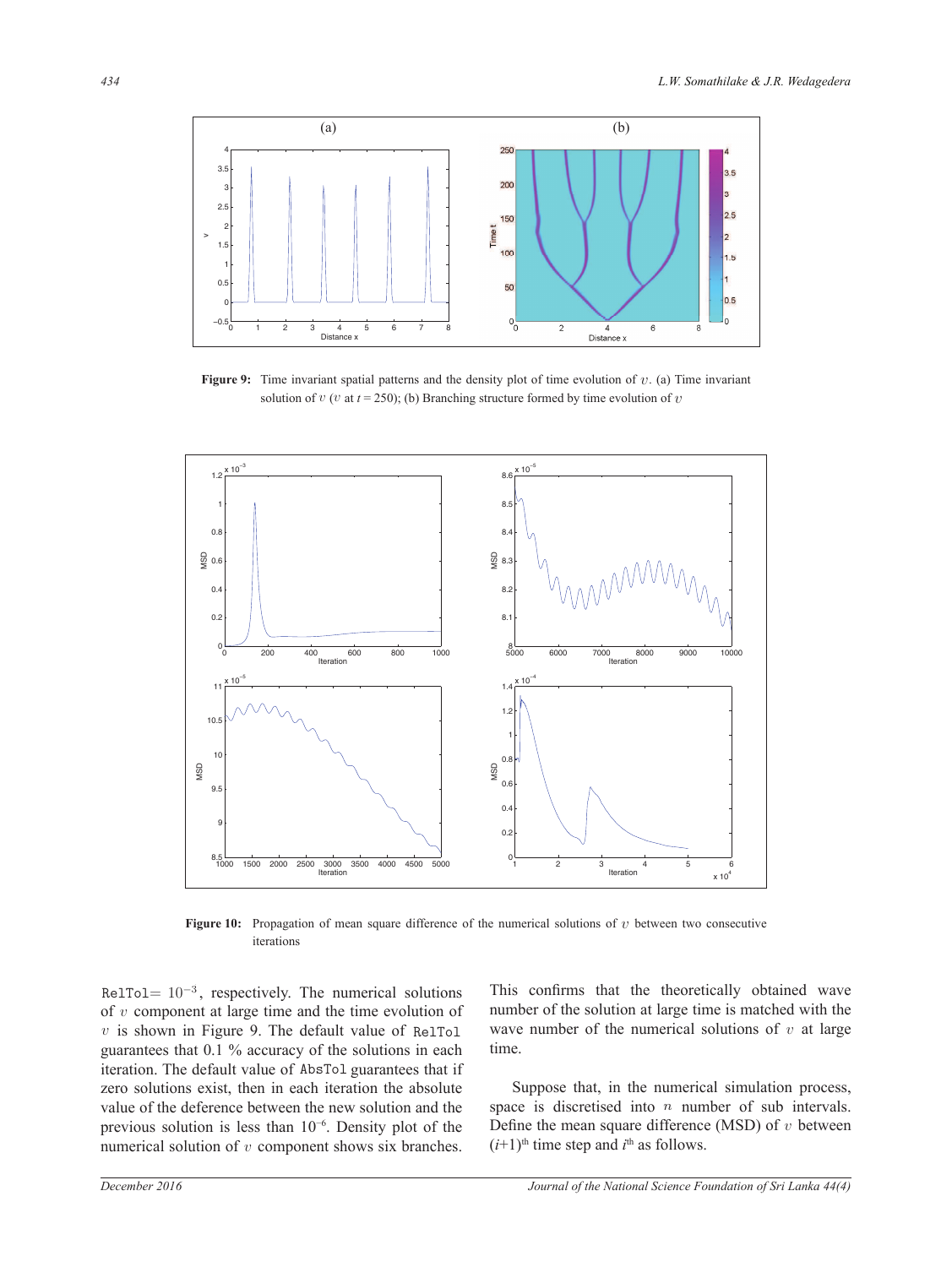$$
MSD_i = \frac{\sum_{j=1}^{n} (v_{j,i+1} - v_{j,i})^2}{n}
$$

 state as time passed. Therefore, the convergence and the numerical solution of  $v$  tends to be at a time invariant numerical values of  $v$  are smoothly varying in time. The propagation of MSD of  $v$  is shown in stability of this numerical process holds. Figure 10 (for clear visibility, the whole range of iterations divided into four sub-ranges and plotted MSD on those sub ranges). It can be observed that MSD is maximised around 140<sup>th</sup> time step. This maximum value is very small and it is approximately  $10^{-3}$ . Therefore, Also as time passed MSD reaches zero. That means the

# **CONCLUSION**

÷

conditions are satisfied only at  $S_2$ . The boundaries of namely,  $S_1$ ,  $S_2$ ,  $S_3$  for the model. Turing instability There are three spatially homogeneous steady states, parameters. sp Turing space are determined as functions of model

 $\alpha = \alpha_{\min}$  (Figure 2). As  $\lambda$  increases, max(d<sub>c</sub>) tends to be For given  $\lambda$ , the possible maximum value for  $\Box$  $d_c$ ,  $\max(d_c)$  is given at the possible minimum value of 3. Kaandorp J.  $d_{c_1} = 3 - 2\sqrt{2}$ . This behaviour is shown in Figure 3.

given  $\lambda$  and  $d$ , the maximum range for  $\mu$  is occurred at (16)]. According to Figure 5 it can be observed that for are bounded by  $\alpha_{\min}$  and  $\alpha_{\max}$  [see equations (15) and For given  $\lambda$  and d, the instability region of the solutions  $\alpha = \alpha_{\min}$ . That is, heterogeneity of the solutions u and v maximise at  $\alpha = \alpha_{\min}$  for given  $\lambda$  and d, Also, Figure 5 shows that as d increases the possible ranges of  $\alpha$  and  $\mu$ decrease. Therefore, for fixed  $\lambda$ , the heterogeneity of the solutions of system (1) in a particular domain decreases as  $d$  increases.

Density plots of the numerical solutions of  $v$ be expected only if  $L > L_c$ . ç  $\mathbf{r}$  $n_{\text{max}} = \frac{\sqrt{\mu^{(1)}}L}{2}$ . For given component [see Figure 9(b)] on one dimensional space shows some branching patterns when the parameters lie near the Hopf bifurcation curve,  $\alpha = \frac{\lambda^2}{\sqrt{2\pi}}$  $\frac{\lambda}{\sqrt{\lambda - 1}}$ . These branching structures are some what BOI: https://<br>8. Merks R.M similar to the branching structures of branching corals. For fixed parameters, the possible maximum number of branches increases as the domain size increases since  $\frac{\pi}{\pi}$ . For given parameter values, the critical domain size is  $L_c = -\frac{\pi}{c}$  $\frac{\overline{h}}{\sqrt{\mu^{(2)}}}$ . That is spatial patterns can be expected to the computer Science

Consider the case  $D_u$ ,  $D_v$ ,  $H$ ,  $k$ ,  $k_1$  and domain are fixed. In this case d and  $\lambda$  are constants and  $\alpha$  is proportional to the nutrient supplying rate  $u_s$ . Therefore,  $\alpha$  can be controlled by controlling the nutrient supply. According to Figure 8,  $n_{\text{max}}$  increases as  $\alpha$  increases from  $\alpha_{\text{min}}$ to  $\alpha_{\text{max}}$ . In other words, heterogeneity of the spatial patterns can be controlled by controlling the nutrient supply rate. Also, spatial patterns can be expected only if the nutrient supply rate is controlled in such a way varying in time. that  $\alpha \in (\alpha_{\min}, \alpha_{\max})$ . According to Figure 7, for fixed is the  $\lambda$ , the growth rate decreases as  $\alpha$  increases from  $\alpha_{\min}$ to  $\alpha_{\text{max}}$ . Also, as  $\lambda$  increases the maximum growth rate increases and the possible range of  $\alpha$  also increases.

### REFERENCES

 of hydrodynamics. *PLOS: Computational Biology* **9**(1): 1. Chindapol N., Kaandorp J.A., Cronemberger C., Mass T. & Genin A. (2013). Modelling growth and form of the scleractinian coral pocillopora verrucosa and the influence e1002849

DOI: https://doi.org/10.1371/journal.pcbi.1002849

- 2. Engelhardt R. (1994). *Modelling Pattern Formation in Reaction-Diffusion Systems, Technical Report*. University of Copenhagen, Denmark.
- 3. Kaandorp J.A., Lowe C.P., Frenkel D. & Sloot P.M.A. (1996). Effect of nutrient diffusion and flow on coral morphology. *Physical Review Letters* **77**(11): 2328 – 2331. DOI: https://doi.org/10.1103/PhysRevLett.77.2328
- *Royal Society B: Biological Sciences* **77**: 127133. DOI: https://doi.org/10.1098/rspb.2004.2934 4. Kaandorp J.A., Sloot P.M.A., Merks R.M.H., Bak R.P.M., Vermeij M.J.A. & Maier C. (2005). Morphogenesis of the branching reef coral madracis mirabilis. *Proceedings of the* 
	- 5. Kaandorp J.A., Blom J.G., Verhoef J., Filatov M., Postma M. & M¨uller W.E.G. (2008). Modelling genetic regulation of growth and form in a branching sponge. *Proceedings of the Royal Society B: Biological Sciences* **275**: 2569 – 2575. DOI: https://doi.org/10.1098/rspb.2008.0746
	- 6. Merks R.M.H. (2003a). Branching growth in stony corals: a modelling approach. *PhD thesis*, Advanced School of Computing and Imaging, University of Amsterdam, The Netherlands.
	- 7. Merks R.M.H. (2003b). Diffusion-limited aggregation in laminar flows. International Journal of Modern Physics C **14**(9): 1171 – 1182.

DOI: https://doi.org/10.1142/S0129183103005297

8. Merks R.M.H. (2003c). Models of coral growth: spontaneous branching, compactification and laplacian growth assumption. *Journal of Theoretical Biology* **224**(2): 153 – 166

DOI: https://doi.org/10.1016/S0022-5193(03)00140-1

9. Merks R.M.H. (2010). Problem solving environment for modelling stony coral morphogenesis. *Lecture Notes in Computer Science* **2657**: 639 – 648 DOI: https://doi.org/10.1007/3-540-44860-8\_66